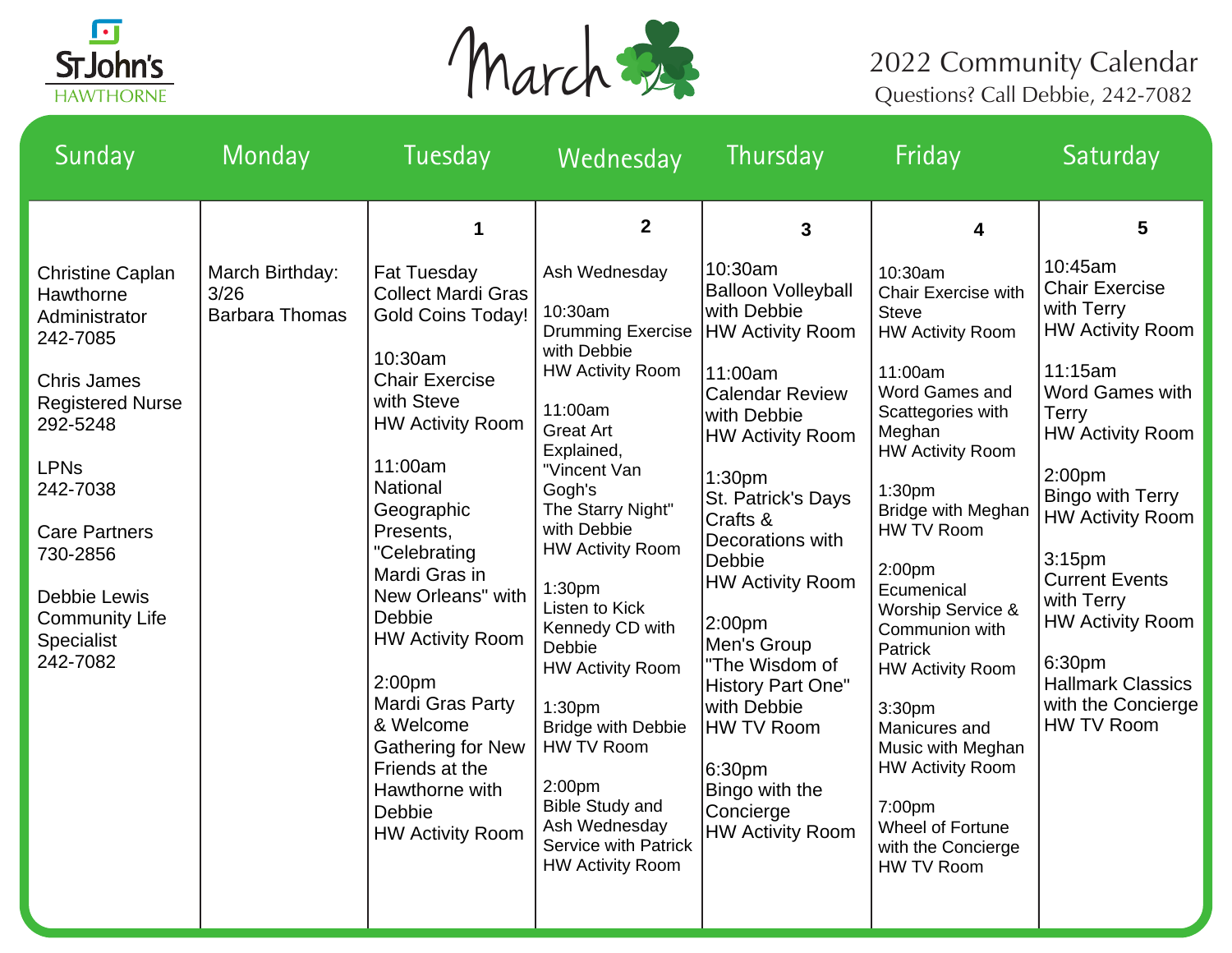



| Sunday                                                                                                                                                                                                                                                                                                                                                                                                                                               | Monday                                                                                                                                                                                                                                                                                                                                        | Tuesday                                                                                                                                                                                                                                                                                                                                                                                                                         | Wednesday                                                                                                                                                                                                                                                                                                                                                                                               | Thursday                                                                                                                                                                                                                                                                                                                                                                                                                                  | Friday                                                                                                                                                                                                                                                                                                                 | Saturday                                                                                                                                                                                                                                                                                                                                                                                           |
|------------------------------------------------------------------------------------------------------------------------------------------------------------------------------------------------------------------------------------------------------------------------------------------------------------------------------------------------------------------------------------------------------------------------------------------------------|-----------------------------------------------------------------------------------------------------------------------------------------------------------------------------------------------------------------------------------------------------------------------------------------------------------------------------------------------|---------------------------------------------------------------------------------------------------------------------------------------------------------------------------------------------------------------------------------------------------------------------------------------------------------------------------------------------------------------------------------------------------------------------------------|---------------------------------------------------------------------------------------------------------------------------------------------------------------------------------------------------------------------------------------------------------------------------------------------------------------------------------------------------------------------------------------------------------|-------------------------------------------------------------------------------------------------------------------------------------------------------------------------------------------------------------------------------------------------------------------------------------------------------------------------------------------------------------------------------------------------------------------------------------------|------------------------------------------------------------------------------------------------------------------------------------------------------------------------------------------------------------------------------------------------------------------------------------------------------------------------|----------------------------------------------------------------------------------------------------------------------------------------------------------------------------------------------------------------------------------------------------------------------------------------------------------------------------------------------------------------------------------------------------|
| 6                                                                                                                                                                                                                                                                                                                                                                                                                                                    | $\overline{7}$                                                                                                                                                                                                                                                                                                                                | 8                                                                                                                                                                                                                                                                                                                                                                                                                               | 9                                                                                                                                                                                                                                                                                                                                                                                                       | 10                                                                                                                                                                                                                                                                                                                                                                                                                                        | 11                                                                                                                                                                                                                                                                                                                     | 12                                                                                                                                                                                                                                                                                                                                                                                                 |
| 10:30am<br>South<br>Presbyterian<br><b>Church Service</b><br>with Debbie<br><b>HW Activity Room</b><br>11:00am<br><b>Catholic Mass</b><br>with Debbie<br>HW TV Room<br>1:30 <sub>pm</sub><br><b>Kick Kennedy CD</b><br>with Debbie<br><b>HW Activity Room</b><br>2:00 <sub>pm</sub><br><b>Creative Coloring</b><br>& Afternoon Chats<br>with Debbie<br><b>HW Activity Room</b><br>6:30pm<br><b>Hallmark Classics</b><br>with Concierge<br>HW TV Room | 10:30am<br>Easy Stretching &<br>Movement<br><b>Exercise with</b><br><b>Debbie</b><br><b>HW Activity Room</b><br>11:00am<br>Scramble Word<br><b>Game with Debbie</b><br><b>HW Activity Room</b><br>1:30 <sub>pm</sub><br><b>Bridge with Debbie</b><br><b>HW Activity Room</b><br>2:00pm<br><b>Book Club Chats</b><br>with Debbie<br>HW TV Room | 10:30am<br><b>Chair Exercise</b><br>with Steve<br><b>HW Activity Room</b><br>11:00am<br>This Month in<br>History with<br><b>Debbie</b><br><b>HW Activity Room</b><br>1:00pm<br>Live Piano<br>Concert with John<br><b>Williams</b><br><b>HW Activity Room</b><br>2:30pm<br><b>Bingo with Debbie</b><br>HW Activity Room<br>3:15 <sub>pm</sub><br><b>Bingo Bucks</b><br>Shopping with<br><b>Debbie</b><br><b>HW Activity Room</b> | 10:30am<br>Drumming<br>Exercise with<br>Debbie<br><b>HW Activity Room</b><br>11:00am<br>The Price is<br>Right! with Debbie<br><b>HW Activity Room</b><br>1:30 <sub>pm</sub><br><b>Bridge with</b><br>Debbie<br><b>HW Activity Room</b><br>2:00 <sub>pm</sub><br>Learn to Play<br>Backgammon<br>with Debbie<br><b>HW Activity Room</b><br>7:00pm<br>Wheel of Fortune<br>with the Concierge<br>HW TV Room | 10:30am<br><b>Balloon Volleyball</b><br>with Debbie<br><b>HW Activity Room</b><br>11:00am<br><b>Music</b><br>Appreciation with<br>Debbie<br><b>HW Activity Room</b><br>2:00 <sub>pm</sub><br><b>Jewelry Making</b><br>with Debbie<br><b>HW Activity Room</b><br>2:00 <sub>pm</sub><br>Men's Group<br>"The Wisdom of<br>History Part Two"<br>with Debbie<br>HW TV Room<br>6:30pm<br>Bingo with the<br>Concierge<br><b>HW Activity Room</b> | 10:30am<br><b>Chair Exercise</b><br>with Steve<br><b>HW Activity Room</b><br>11:00am<br>Travelogue with<br>Jenn, "Northern<br>Ireland"<br><b>HW Activity Room</b><br>1:30 <sub>pm</sub><br>Bridge with Jenn<br>HW TV Room<br>2:00pm<br>Ecumenical<br><b>Worship Service</b><br>with Patrick<br><b>HW Activity Room</b> | 10:45am<br><b>Chair Exercise</b><br>with Terry<br><b>HW Activity Room</b><br>11:15am<br><b>Word Games with</b><br><b>Terry</b><br><b>HW Activity Room</b><br>2:00pm<br><b>Bingo with Terry</b><br><b>HW Activity Room</b><br>3:15 <sub>pm</sub><br><b>Current Events</b><br>with Terry<br><b>HW Activity Room</b><br>6:30pm<br><b>Hallmark Classics</b><br>with the Concierge<br><b>HW TV Room</b> |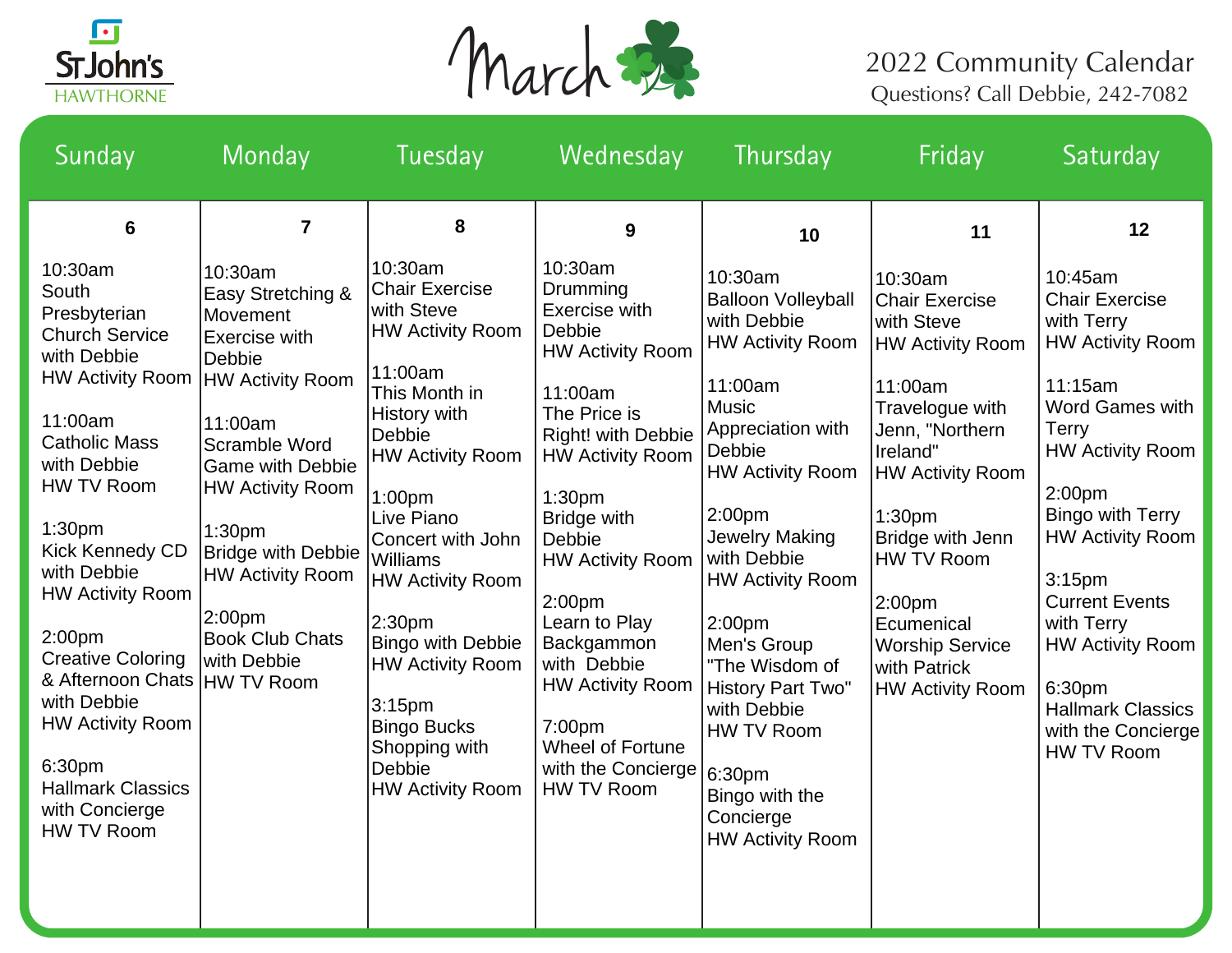



| Sunday                                                                                                                                                                                                                                                                                                                                                                                                                                                            | Monday                                                                                                                                                                                                                                                                                                                                                                                                                  | Tuesday                                                                                                                                                                                                                                                                                                                                                                                                                                   | Wednesday                                                                                                                                                                                                                                                                                                                                                                                                                        | Thursday                                                                                                                                                                                                                                                                                                                                        | Friday                                                                                                                                                                                                                                                                                                                                                                                                                         | Saturday                                                                                                                                                                                                                                                                                                               |
|-------------------------------------------------------------------------------------------------------------------------------------------------------------------------------------------------------------------------------------------------------------------------------------------------------------------------------------------------------------------------------------------------------------------------------------------------------------------|-------------------------------------------------------------------------------------------------------------------------------------------------------------------------------------------------------------------------------------------------------------------------------------------------------------------------------------------------------------------------------------------------------------------------|-------------------------------------------------------------------------------------------------------------------------------------------------------------------------------------------------------------------------------------------------------------------------------------------------------------------------------------------------------------------------------------------------------------------------------------------|----------------------------------------------------------------------------------------------------------------------------------------------------------------------------------------------------------------------------------------------------------------------------------------------------------------------------------------------------------------------------------------------------------------------------------|-------------------------------------------------------------------------------------------------------------------------------------------------------------------------------------------------------------------------------------------------------------------------------------------------------------------------------------------------|--------------------------------------------------------------------------------------------------------------------------------------------------------------------------------------------------------------------------------------------------------------------------------------------------------------------------------------------------------------------------------------------------------------------------------|------------------------------------------------------------------------------------------------------------------------------------------------------------------------------------------------------------------------------------------------------------------------------------------------------------------------|
| 13                                                                                                                                                                                                                                                                                                                                                                                                                                                                | 14                                                                                                                                                                                                                                                                                                                                                                                                                      | 15                                                                                                                                                                                                                                                                                                                                                                                                                                        | 16                                                                                                                                                                                                                                                                                                                                                                                                                               | 17                                                                                                                                                                                                                                                                                                                                              | 18                                                                                                                                                                                                                                                                                                                                                                                                                             | 19                                                                                                                                                                                                                                                                                                                     |
| Daylight Savings<br>10:30am<br>South<br>Presbyterian<br><b>Church Service</b><br>with Debbie<br><b>HW Activity Room</b><br>11:00am<br><b>Catholic Mass</b><br>with Debbie<br>HW TV Room<br>1:30 <sub>pm</sub><br>Scrabble with<br>Debbie<br><b>HW Activity Room</b><br>2:00 <sub>pm</sub><br><b>Creative Coloring</b><br>& Afternoon<br><b>Chats with Debbie</b><br><b>HW Activity Room</b><br>6:30pm<br><b>Hallmark Classics</b><br>with Concierge<br>HW TV Room | 10:30am<br>Easy Stretching &<br>Movement<br>Exercise with<br>Debbie<br><b>HW Activity Room</b><br>11:00am<br><b>Hospitality Group</b><br>with Debbie<br><b>HW Activity Room</b><br>1:30 <sub>pm</sub><br><b>Book Club CD</b><br>with Debbie<br><b>HW Activity Room</b><br>2:00pm<br>Pen Pal Program<br>with Debbie<br><b>HW Activity Room</b><br>3:00pm<br>Shamrock<br>Shakes with<br>Debbie<br><b>HW Activity Room</b> | 10:30am<br><b>Chair Exercise</b><br>with Steve<br><b>HW Activity Room</b><br>11:00am<br><b>Irish Riddles with</b><br>Debbie<br><b>HW Activity Room</b><br>1:30 <sub>pm</sub><br>Dominoes with<br>Debbie<br><b>HW Activity Room</b><br>2:30 <sub>pm</sub><br>Vegetable of the<br><b>Month with Steve</b><br><b>HW Activity Room</b><br>3:15 <sub>pm</sub><br>Afternoon Movie:<br>"Munich: The<br>Edge of War" with<br>Debbie<br>HW TV Room | 10:30am<br>Drumming<br>Exercise with<br>Debbie<br><b>HW Activity Room</b><br>11:00am<br>History of the<br><b>Blarney Stone with</b><br>Debbie<br><b>HW Activity Room</b><br>1:30 <sub>pm</sub><br>Bridge with Debbie<br>HW TV Room<br>1:30 <sub>pm</sub><br>Book Club CD with   6:30pm<br><b>Debbie</b><br><b>HW Activity Room</b><br>2:00 <sub>pm</sub><br><b>Bible Study with</b><br><b>Patrick</b><br><b>HW Activity Room</b> | St Patrick's Day<br>10:30am<br><b>Balloon Volleyball</b><br>with Debbie<br><b>HW Activity Room</b><br>11:00am<br><b>Live Celtic</b><br>Concert with John<br>Dady<br><b>HW Activity Room</b><br>2:00 <sub>pm</sub><br>St Patrick's Day<br>Party with Debbie<br><b>HW Activity Room</b><br>Bingo with the<br>Concierge<br><b>HW Activity Room</b> | 10:30am<br><b>Chair Exercise</b><br>with Steve<br><b>HW Activity Room</b><br>11:00am<br>Food Forum with<br>the Dining<br>Department<br><b>HW Activity Room</b><br>1:30 <sub>pm</sub><br><b>Bridge with</b><br>Meghan<br><b>HW TV Room</b><br>2:00 <sub>pm</sub><br>Ecumenical<br><b>Worship Service</b><br>with Patrick<br><b>HW Activity Room</b><br>7:00pm<br><b>Wheel of Fortune</b><br>with the<br>Concierge<br>HW TV Room | 10:45am<br><b>Chair Exercise</b><br>with Terry<br><b>HW Activity</b><br>Room<br>11:15am<br><b>Word Games</b><br>with Terry<br><b>HW Activity</b><br>Room<br>2:00 <sub>pm</sub><br><b>Bingo with Terry</b><br><b>HW Activity</b><br>Room<br>3:15pm<br><b>Current Events</b><br>with Terry<br><b>HW Activity</b><br>Room |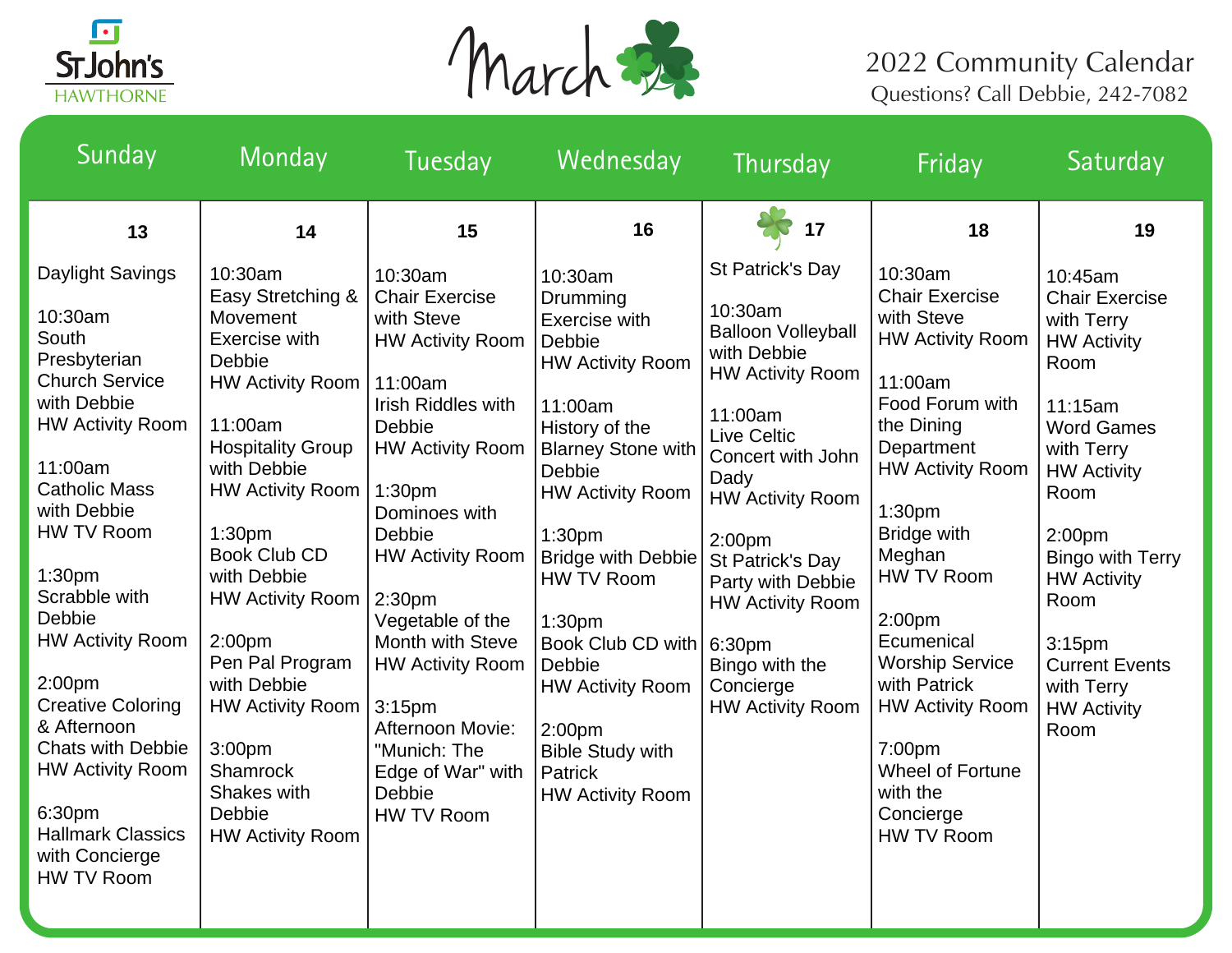



| Sunday                                                                                                                                                                                                                                                                            | Monday                                                                                                                                                                                                                                                                          | Tuesday                                                                                                                                                                                                                                                                                                                        | Wednesday                                                                                                                                                                                                                                                                       | Thursday                                                                                                                                                                                                                                                                               | Friday                                                                                                                                                                                                                                                              | Saturday                                                                                                                                                                                                                                                                                                                         |
|-----------------------------------------------------------------------------------------------------------------------------------------------------------------------------------------------------------------------------------------------------------------------------------|---------------------------------------------------------------------------------------------------------------------------------------------------------------------------------------------------------------------------------------------------------------------------------|--------------------------------------------------------------------------------------------------------------------------------------------------------------------------------------------------------------------------------------------------------------------------------------------------------------------------------|---------------------------------------------------------------------------------------------------------------------------------------------------------------------------------------------------------------------------------------------------------------------------------|----------------------------------------------------------------------------------------------------------------------------------------------------------------------------------------------------------------------------------------------------------------------------------------|---------------------------------------------------------------------------------------------------------------------------------------------------------------------------------------------------------------------------------------------------------------------|----------------------------------------------------------------------------------------------------------------------------------------------------------------------------------------------------------------------------------------------------------------------------------------------------------------------------------|
| 20<br>9:00am<br><b>Browncroft</b><br>Community<br>Church Service<br>with Debbie<br><b>HW Activity Room</b><br>10:30am<br>South<br>Presbyterian<br><b>Church Service</b><br>with Debbie<br><b>HW Activity Room</b><br>11:00am<br><b>Catholic Mass</b><br>with Debbie<br>HW TV Room | 21<br>10:30am<br>Easy Stretching &<br>Movement<br>Exercise with<br>Debbie<br><b>HW Activity Room</b><br>11:00am<br><b>Newsletter Group</b><br>with Debbie<br><b>HW Activity Room</b><br>1:30 <sub>pm</sub><br><b>Bridge with</b><br>Debbie<br><b>HW Activity Room</b><br>1:30pm | 22<br>10:30am<br><b>Chair Exercise</b><br>with Steve<br><b>HW Activity Room</b><br>11:00am<br>Three of a Kind<br><b>Game with Debbie</b><br><b>HW Activity Room</b><br>2:00 <sub>pm</sub><br><b>Bingo with Debbie</b><br><b>HW Activity Room</b><br>3:15 <sub>pm</sub><br><b>Bingo Bucks</b><br>Shopping with<br><b>Debbie</b> | 23<br>10:30am<br>Drumming<br>Exercise with<br>Meghan<br><b>HW Activity Room</b><br>11:00am<br>Travelogue with<br>Meghan,<br>Southern Ireland<br><b>HW Activity Room</b><br>1:30 <sub>pm</sub><br><b>Bridge with</b><br>Meghan<br>HW TV Room<br>2:00 <sub>pm</sub><br>Watercolor | 24<br>10:30am<br><b>Balloon Volleyball</b><br>with Debbie<br><b>HW Activity Room</b><br>11:00am<br>Calendar Planning<br>& Gardening Ideas<br>with Debbie<br><b>HW Activity Room</b><br>2:00pm<br>Men's Group with<br>Debbie<br>HW TV Room<br>2:15pm<br>Dory's Stories:<br>The Sound of | 25<br>10:30am<br><b>Chair Exercise</b><br>with Steve<br><b>HW Activity</b><br>Room<br>11:00am<br>Jeopardy! with<br>Meghan<br><b>HW Activity</b><br>Room<br>2:00 <sub>pm</sub><br>Ecumenical<br><b>Worship Service</b><br>with Patrick<br><b>HW Activity</b><br>Room | 26<br>10:45am<br><b>Chair Exercise</b><br>with Debbie<br><b>HW Activity Room</b><br>11:15am<br><b>Word Games</b><br>with Debbie<br><b>HW Activity Room</b><br>2:00 <sub>pm</sub><br><b>Bingo with Debbie</b><br><b>HW Activity Room</b><br>3:15 <sub>pm</sub><br><b>Current Events</b><br>with Debbie<br><b>HW Activity Room</b> |
| 2:00 <sub>pm</sub><br>Easter Crafts &<br>Decorations with<br>Debbie<br><b>HW Activity Room</b>                                                                                                                                                                                    | <b>Book Club CD</b><br>with Debbie<br>HW TV Room<br>2:00pm<br><b>Nutrition &amp; Fitness</b><br>with Steve<br><b>HW Activity Room</b>                                                                                                                                           | <b>HW Activity Room</b><br>6:30pm<br><b>Hallmark Classics</b><br>with the<br>Concierge<br>HW TV Room                                                                                                                                                                                                                           | Painting with<br>Meghan<br><b>HW Activity Room</b>                                                                                                                                                                                                                              | Music with Doris<br>Adamek<br>6:30pm<br>Bingo with the<br>Concierge<br><b>HW Activity Room</b>                                                                                                                                                                                         | 7:00pm<br>Wheel of Fortune<br>with the<br>Concierge<br>HW TV Room                                                                                                                                                                                                   | 6:30pm<br><b>Hallmark</b><br>Classics with the<br>Concierge<br>HW TV Room                                                                                                                                                                                                                                                        |